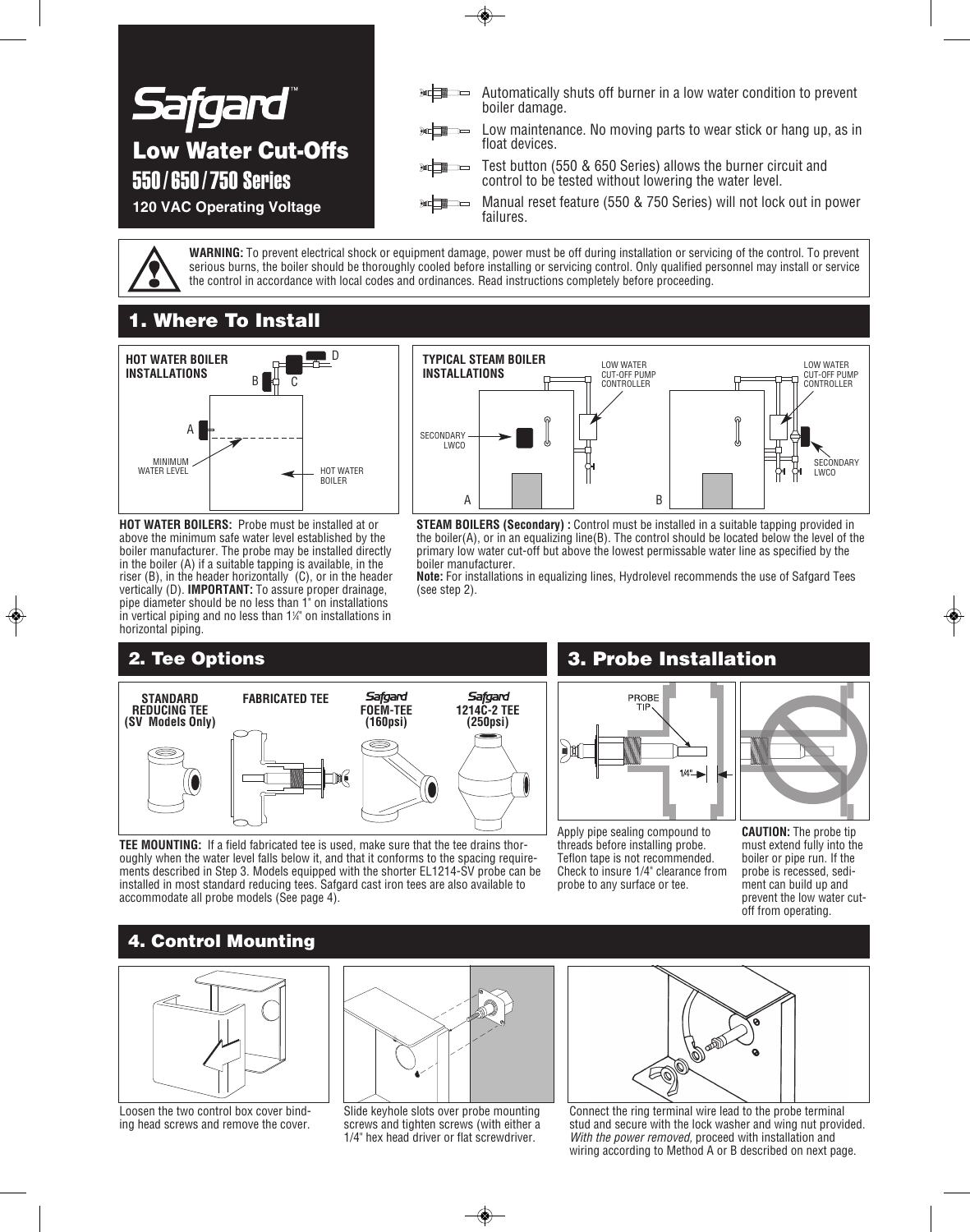#### **WIRING METHOD A:** SAME POWER SOURCE FOR CONTROL AND BURNER CIRCUIT.



### **WIRING METHOD B:** SEPARATE POWER SOURCE FOR CONTROL AND BURNER CIRCUIT.

**2 P1 P2 A 120VAC 1 NEUTRAL HOT B1**

**B1**Connect the hot lead of the input voltage (120 VAC, 60 HZ) to terminal 1. Connect the neutral lead to terminal 2. 120 VAC, 60 HZ must be supplied to terminals 1 and 2 for internal operation of the control.

Connect hot lead from the 24 VAC Connect hot lead from the 24 VAC<br>or 120 VAC burner power source to **B2** terminal P1. This terminal supplies power to terminal P2 in normal operating conditions when water is at the probe. Connect neutral to burner circuit. Note: consult boiler manufacturer instructions for proper terminal connections.

**P1 P2 A + 0 LIMIT CONTROLS BURNER CIRCUIT HOT NEUTRAL 2 1 B3**

**B3** Connect terminal P2 to burner circuit in series with and before other limit controls.

Optional alarm connection. Connect **B4** alarm hot to terminal A. Connect alarm common to neutral of the burner power source.

**Upon completion of wiring, replace control box cover.**



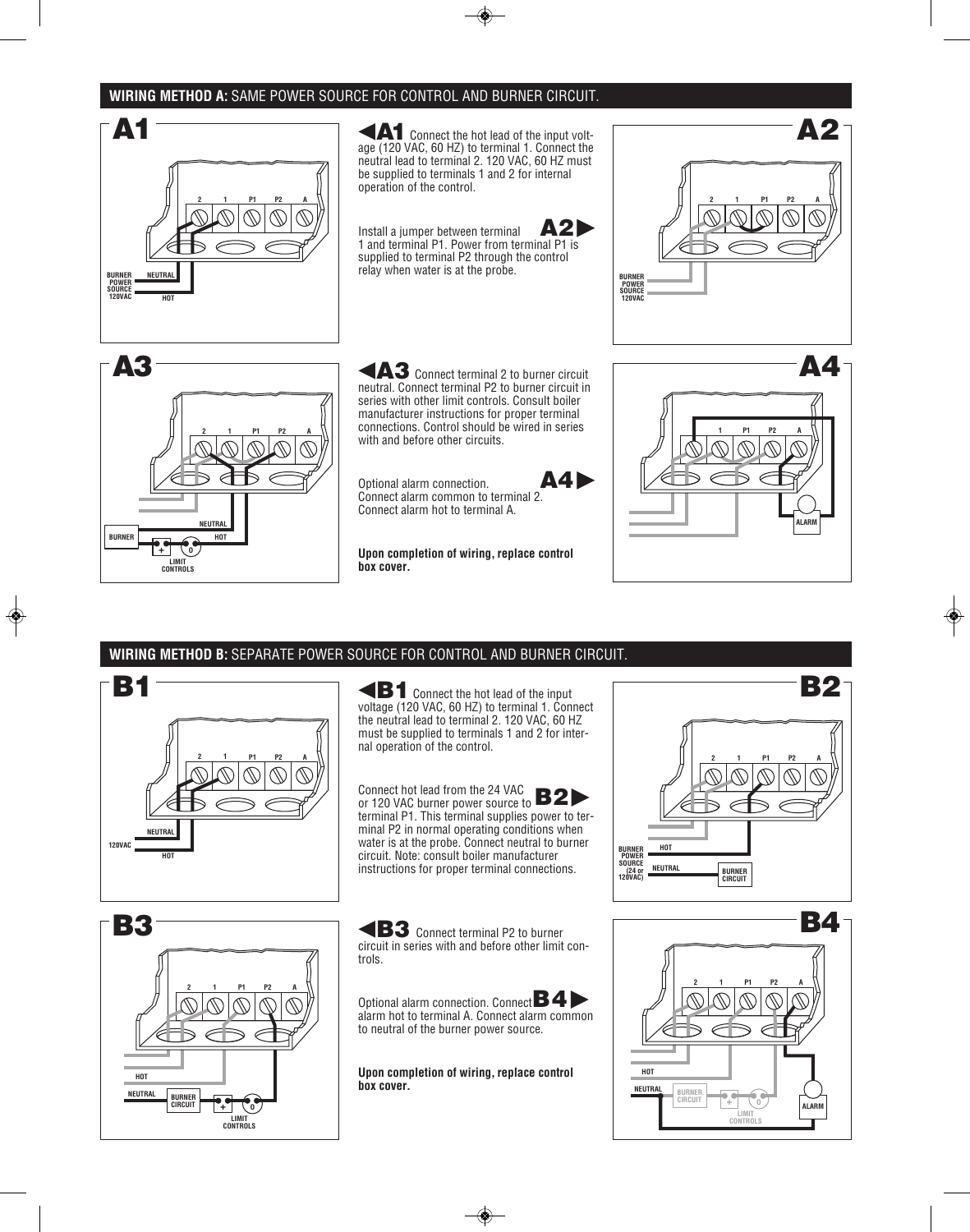#### **WIRING METHOD C: SECONDARY CUT-OFF**

When a Safgard 550/750 is used as a secondary low water cut-off on a steam boiler, the following wiring instructions should be used. The diagram below depicts the 550/750 as a secondary control wired in series with a Safgard Model 450/CG450. Consult boiler manufacturer's instructions for the location of a tapping recommended for a secondary low water cut-off. **CAUTION** – Model 550/750 should not be used as a primary cut-off on a steam boiler.

SAME POWER SOURCE FOR CONTROL AND BURNER CIRCUIT



#### SEPARATE POWER SOURCE FOR CONTROL AND BURNER CIRCUIT



#### ALTERNATE WIRING: SECONDARY CUT-OFF WITH *CRITICAL DIFFERENTIAL*

On some installations it may be necessary to mount the secondary cut-off at a level in close proximity to the primary cut-off level. In these situations, when the primary low water cut-off shuts down the boiler, the water line can settle below the secondary cut-off causing nuisance lockouts. The wiring diagram at the right is designed to prevent these lockouts. **NOTE:** This wiring method can only be used if the power supply from the primary cut-off is 120 VAC.



# **OPERATING INSTRUCTIONS**

#### **750 Series:** *Manual Reset*

- **1.** With the water level above the probe, turn on the power and set the thermostat to call for heat. The burner will fire immediately. The LED lamps should be off.
- **2.** Slowly lower the water level below the probe. The amber light will come on and the burner will shut down within two seconds.
- **3. Wait 3O seconds.** The red LED lamp will come on indicating that the control is locked-out.
- **4.** Raise the water above the probe. The red LED lamp will remain lit and the burner will not fire.
- **5.** Push the RESET button to reset the control and restore burner operation.

#### **650 Series:** *Automatic Reset & Test Button*

- **1.** With the water level above the probe, turn on the power and set the thermostat to call for heat. The burner will fire immediately. The LED lamp should be off.
- **2.** Push the test button on the top of the control to simulate a low water condition. The LED lamp will light and the burner will shut down within two seconds.

#### **550 Series:** *Manual Reset & Test Button*

Follow the operating instructions for the 750 & 650 Series above.

- **Note:** To test the manual reset feature on the 550 Series without lowering the water level: **1.** Push and **hold down** the TEST button. The red LED lamp will come on in approximately **3O seconds** indicating that the control is locked-out.
- **2.** Once the red LED is lit, release the TEST button. The burner will not fire.
- **3.** Push the RESET button to reset the control and restore burner operation.

# **TROUBLE SHOOTING**

#### **IF THE BURNER DOES NOT SHUT DOWN**

If the burner does not shut down when the water drops below the probe:

- **1.** Remove power immediately and re-check wiring.
- **2.** Remove power and check for adequate clearance from the probe to any surface within the boiler or tee.

#### **IF THE BURNER DOES NOT FIRE**

- **1.** Make sure water is at probe and probe lead wire is properly secured to the terminal.
- **2.** Check for proper ground between probe and boiler shell. Excessive use of Teflon tape or sealing compound may insulate the probe from the boiler shell.
- **3.** Re-check wiring and test for correct incoming voltage.

#### **IF THE RED LED LAMP IS ON**

The red LED lamp indicates that the control is locked-out. This feature will activate if the boiler experiences a low water condition exceeding 30 seconds in duration. **IMPORTANT:** Do not reset control until the cause of the low water condition is corrected. **CAUTION: Do not add water until boiler is cool.**

# **MAINTENANCE**

To ensure optimum performance, inspect probe annually. Clean any scale or build-up from the probe using a scouring pad or steel wool. Re-install the probe and test control in accordance with the Operating Instructions.